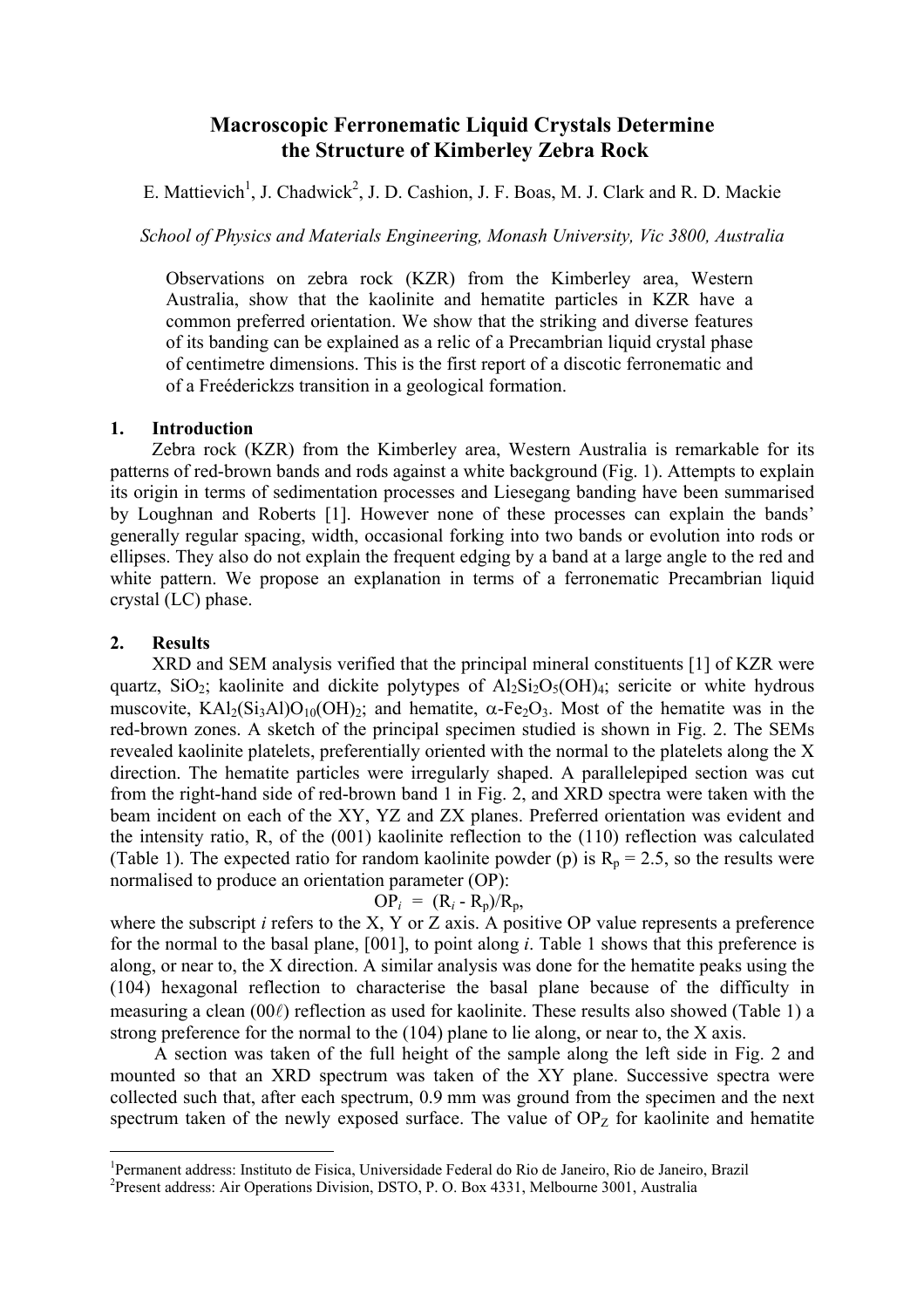was calculated from the line intensities for each of the 66 spectra. It varied cyclically and was smallest (i.e. least ordered) at the centres of the red-brown bands for both minerals.



Fig 1. Specimens of Kimberley zebra rock: (a) bands approaching bounding red and white bands at changing angles and red dislocations in the centre left and lower left, (b) narrower red bands changing into ellipses near the boundary.

Orientation dependence was also observed in two of the EPR signals, one attributed to an Al - O - Al centre in kaolinite and the other to one of the three sites in which  $Fe<sup>3+</sup>$ substitutes for  $Al^{3+}$  in kaolinite. SEMs showed that the kaolinite platelets were  $\approx 1$ -5  $\mu$ m in diameter whereas the hematite particles were generally slightly smaller at 0.2-1  $\mu$ m. A Mössbauer spectrum at room temperature showed a clear sextet of hematite above the Morin temperature, while spectra at 81 K and 5 K both showed that approximately 65% of the hematite had not passed through the particle size-dependent, Morin spin re-orientation transition. For pure hematite, the Morin transition temperature,  $T_M$ , is approximately 263 K in the bulk, and as the particle size decreases it is completely suppressed for particles of approximately 20 nm. The Mössbauer results suggest a bimodal particle size for the hematite.

# **3. Discussion**

The LC attributes of clays have been studied since the 1930s and the platelet morphology of kaolinite forms a discotic nematic LC. In our model of the formation of KZR, we propose that this aqueous LC was infiltrated by a ferrous solution. The iron probably precipitated as ferrihydrite, which we have detected by EPR. A ferronematic was formed as the ferrihydrite transformed to the weakly ferromagnetic hematite, both of which share common growth habits with kaolinite [2].

Although hematite has a small uncompensated moment of 5.5 x  $10^{-3}$   $\mu_B$  per iron atom for  $T > T_M$ , this is still large compared to the diamagnetic moments which drive molecular ferronematics. The Freéderickzs transition in ferronematics occurs due to competition between orientational edge effects, which dominate at the boundary, and the orienting effect of the magnetic field, which dominates in the centre [e.g. 3]. In synthetic ferronematics, the transition is usually triggered when the magnetic field reaches a critical value [4]. However, in KZR it will be triggered when the total magnetic moment exceeds a critical value. Applying the formula derived by Zubarev and Iskakova [5] for a ferronematic with rodshaped particles, we find that a particle size of approximately tens of nanometre has sufficient magnetic moment to drive the transition in a field equal to the current value of the Earth's field.

Rod-shaped particles in a ferronematic can move sideways and lengthways and can rotate, all with relatively little hindrance. However, disc-shaped particles can neither move